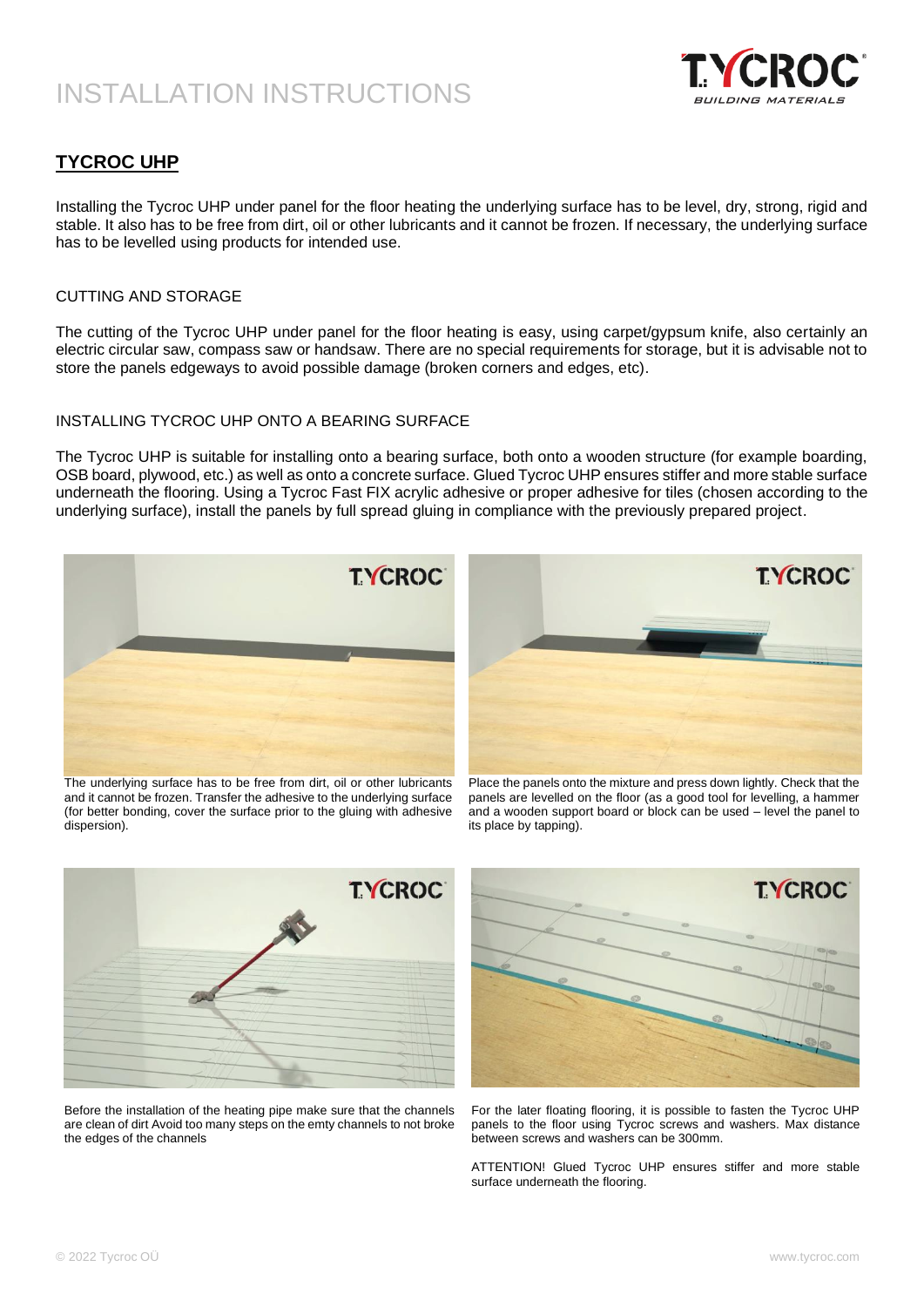



### TYCROC FAST FIX ACRYLIC ADHESIVE APPLICATION INSTRUCTIONS

### **Application conditions**

Usage temperature between +18 °C and +25 °C. Relative humidity in the room should not exceed 65%. Prior to gluing, the adhesive and the material to be glued should achieve the same temperature as the floor  $(+18 \degree C)$  to  $+25 \degree C)$ . Relative humidity of the substrate should be 85–90% RH at the maximum, depending on the material. Protect from moisture, if needed. Concrete floors and floors made from a levelling compound are recommended to be primed. When installing floor or wall coverings, instructions by the manufacturer should always be followed. With regard to floor heating, the precautions according to the manufacturer of the flooring should always be followed.

### **Application instruction**

**Preparation:** The substrate should be ready for installation, i.e. strong, clean, dry, and free of oil, dust and fat. Usage conditions should be checked in accordance with effective construction requirements and DIN 18356. Grind cement, concrete and self-levelling substrates and uneven, older and unstable substrates, until a strong, adherent surface is achieved. After grinding, remove dust from the floor.

**Application:** Prior to application, the adhesive should be well stirred. Apply the adhesive to the substrate, by using a trowel. Do not use more adhesive than is needed for gluing the flooring. Install the flooring immediately or after a short waiting period. Spread the adhesive well in order to remove excess air and ensure a good contact between the adhesive and the flooring. Best results are achieved by using a flooring roller. Make sure that the whole flooring surface has a good contact with the adhesive.

**Wet gluing:** Apply the adhesive by using a trowel. Place the material to be glued on a wet adhesive. The latest time for wet gluing is up to 20 minutes after applying adhesive to the substrate. The glued material should be well rubbed by using a suitable tool.

**Double-sided gluing:** Apply the glue with a trowel. Place the material to be glued on a wet adhesive, separate the surfaces and let the adhesive dry for 5–10 minutes before connecting the glued surfaces again. When using doublesided contact gluing, it is very important that the cover is pressed strongly against the surface. In wet rooms, all joints of the flooring should be sealed.

**Rate of consuption for Tycroc UHP:** ca 0,6 kg per sqm - that is one 15 kg bucket per 25 sqm or ca 35 panels (panel measures 1200x600 mm).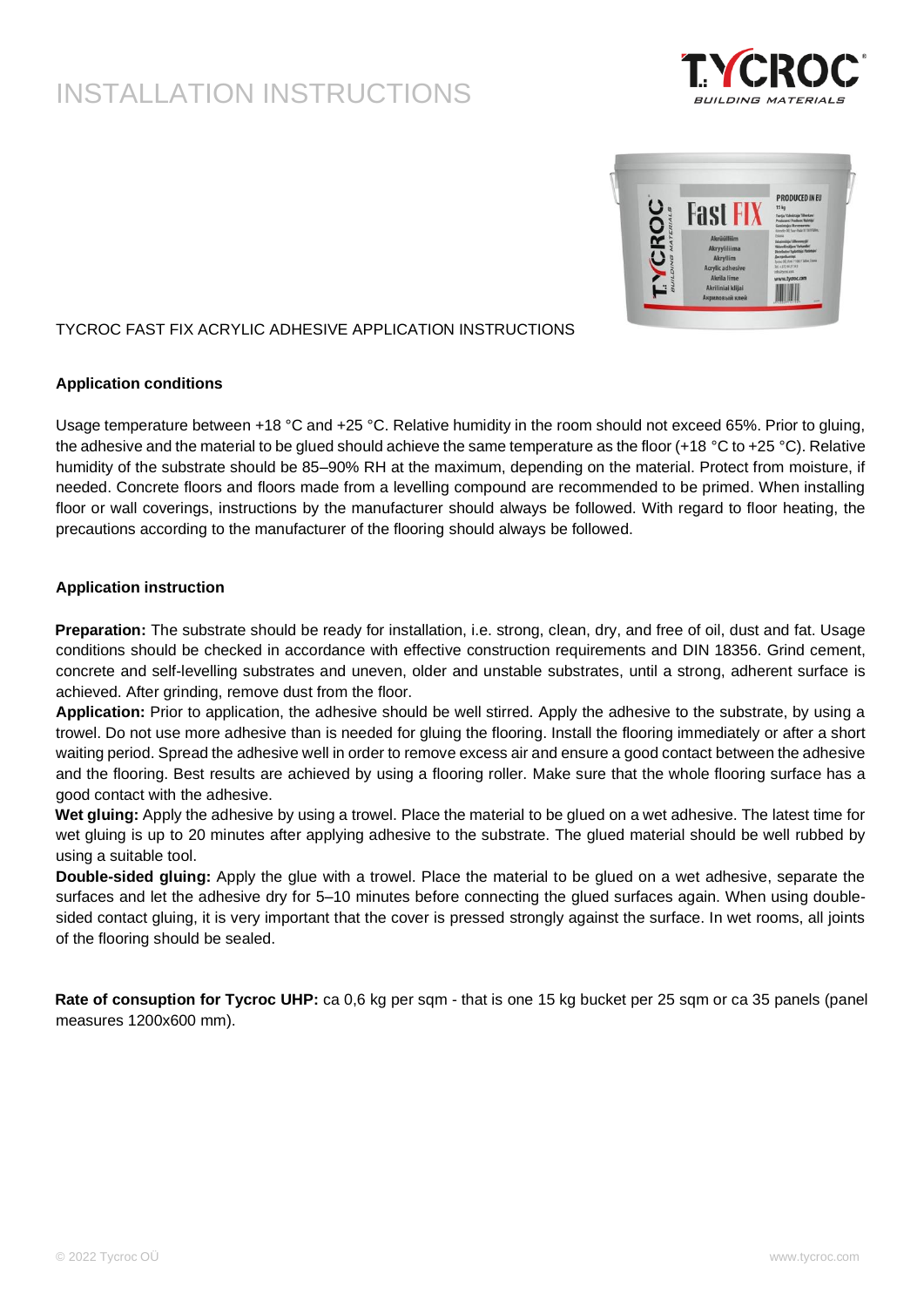

#### INSTALLING THE HEATING PIPE

Tycroc UHP boards are available Ø16mm or Ø20mm floor heating pipes. Install a heating pipe (5m pipe for 1m²) according to the previously prepared project and in compliance with the producer's installation instructions.



Press the floor heating pipe by hand or foot into the Tycroc UHP channels. Ensure that the pipe reaches connection point and adding 1m.



For a U-turn or crossing channels near the walls, cut the aluminium foil with a knife first to "open" the channels, and press the foil into the channel, using e.g. a knife handle.



Before the installation of the heating pipe use aluminium tape bottom of the channels.



If necessary fix the pipe inside U-turn or croccing channels by aluminium tape.



Cutting a new channel - using carpet/gypsum knife or electric tool cut the new channel, again the aluminium tape to the bottom of the channel (ensure that the radius is not less than 90mm).

ATTENTION! Before flooring installation main walkways should be covered OSB or plywood to protect the UHP until the finishing material is installed.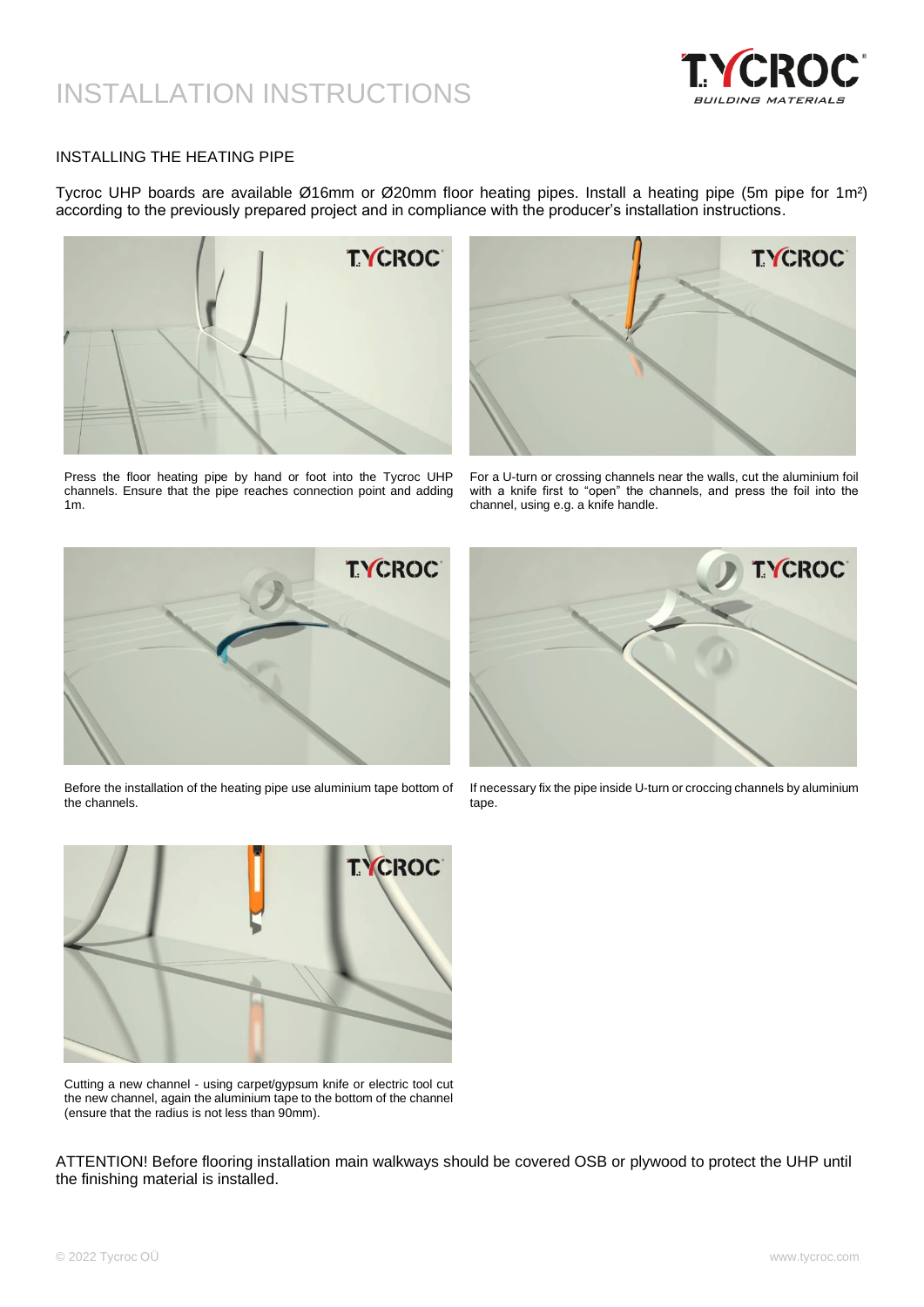

### INSTALLING THE FLOORING ONTO TYCROC UHP

Tycroc UHP can be used under all common floorings, including parquet, wood, ceramic tiles, and natural stone. If necessary, the Tycroc UHP panel can be covered with concrete or gypsum casting and different ready-made dry floor covering materials, such as gypsum baseboard, cement fibre boards, or gypsum plasterboards.



- 1. Parquet:
- install the parquet in compliance with the producer's installation instructions;
- install an impact sound insulation or step sound insulation first (ask it from parquet dealer);
- install a parquet floatingly (gluing the parquet blocks together or using locking blocks).
- 2. Wooden floor:
- install the wooden floor in compliance with the producer's installation instructions;
- install an impact sound insulation or step sound insulation first (ask it from wooden floor dealer);
- install a wooden floor floatingly and crosswise comparing the pipe channels.
- 3. Ceramic tiles and natural stones in dry area:
- install the ceramic tiles or natural stones in compliance with the chemical producer's installation instructions;
- the underlying surface has to be level, dry, strong, rigid and stable;
- to achieve better bonding, cover the surface prior to the gluing with adhesive dispersion/primer;
- ceramic tiles and natural stone should be glued with an adhesive for tiles, which has great adhesive strength and elasticity;
- directly onto the Tycroc UHP tiles from 20x20cm are suitable, for smaller tiles cover the UHP surface by suitable floor levelling compound.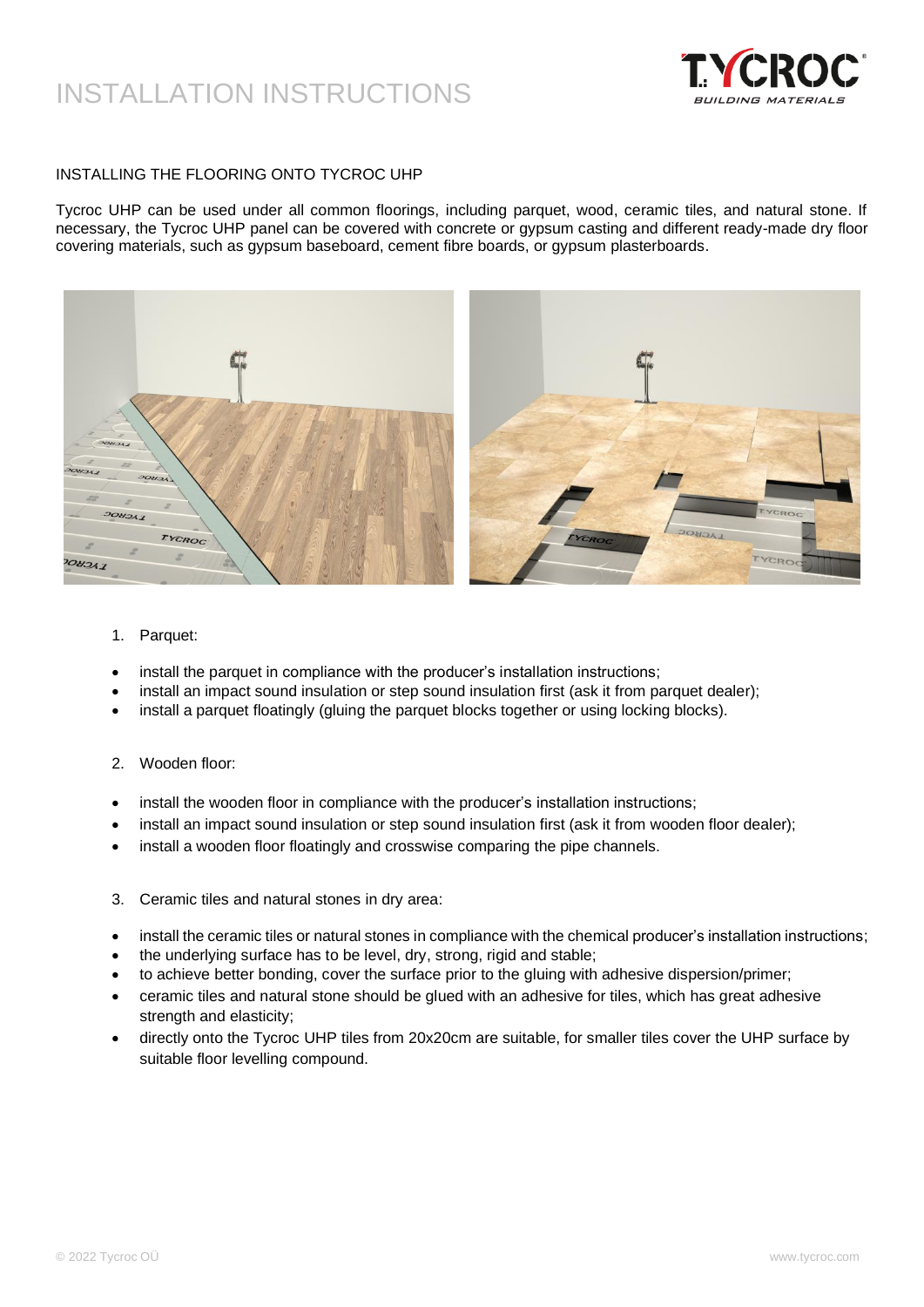- 4. Ceramic tiles and natural stones in wet area
- install the ceramic tiles or natural stones in compliance with the chemical producer's installation instructions;
- the underlying surface has to be level, dry, strong, rigid and stable;
- cover the UHP surface by suitable floor levelling compound, also waterproofing is required;
- ceramic tiles and natural stone should be glued with an adhesive for tiles, which has great adhesive strength and elasticity.



In conjunction with company Henkel Balti OÜ we have tested Ceresit products suitability for Tycroc UHP

| For aluminium surface cleaning | acetone                          |
|--------------------------------|----------------------------------|
| Adhesive dispersions / primers | Ceresit CT 19                    |
| Floor levelling compounds      | Ceresit CN 75, CN 76 + fiber net |
| Waterproofing membranes        | Ceresit CL 50, CL 51             |
| Adhesives                      | Ceresit CM 49, CM 77             |

In conjunction with company Kiilto Oy we have tested Kiilto products suitability for Tycroc UHP:

# **KiilTC**

### **Fixing boards on cement based subfloor**

Ultra Fix, FlexFix, FloorFix DF, Kerapid DF. On even subfloors (+/-2mm/2m) Kiilto Extra floor adhesive (350 g/m2, notching B3).

If adhering is made with tile adhesive - the back of the UHP boards must be roughened/sanded or double sided application method must be used to achieve sufficient adhesion.

### **Fixing boards on construction board subfloor**

Kiilto Solid adhesive, HighFlex S2 DF. On even subfloors (+/-2mm/2m) Kiilto Extra floor adhesive (350 g/m2, notching B3).

If adhering is made with tile adhesive - the back of the UHP boards must be roughened/sanded or double sided application method must be used to achieve sufficient adhesion.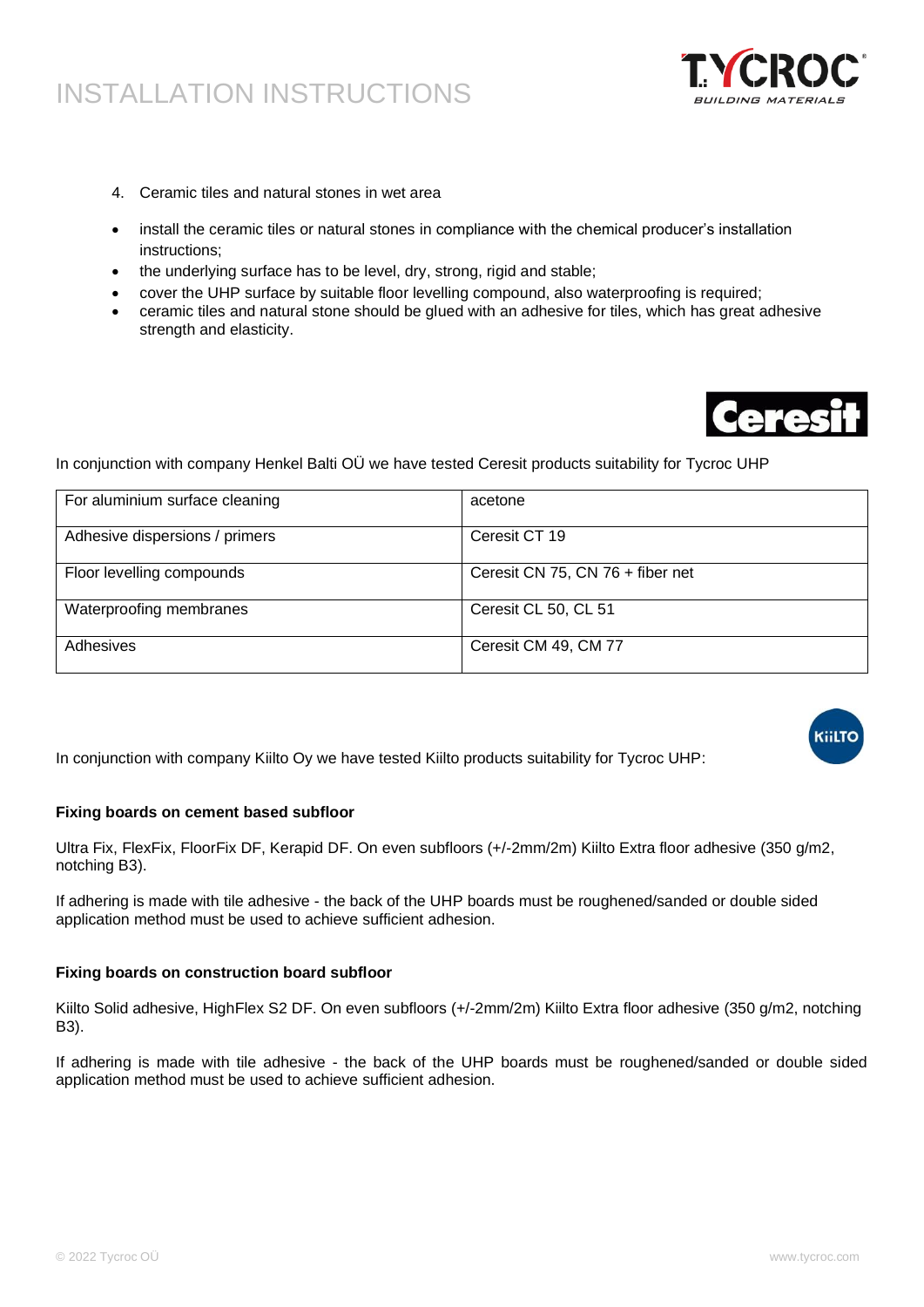

### **Levelling on top of UHP board**

- 1. Cleaning with acetone.
- 2. Fix primer.

3. Kestonit Termo, Plan Rapid. Fiber reinforced floor screeds. Min layer thickness 12 mm.

#### **Membranes on levellings**

Primers: Fibergum primer or Keraprimer undiluted.

Membranes: Kiilto Fibergum, Kiilto Keramix A+X, Kiilto Kerasafe+.

### **Tiling on UHP board**

Ultra Fix, FlexFix, FloorFix DF, Kerapid DF.

Before tiling aluminium surface should be cleaned acetone and primered thoroughly with Fix Primer. If tiling is done directly to primered board (dry areas), minimum tile size is 20x20 cm. We recommend to level boards with fiber reinforced floor screed on rooms where the floor is subjected to a greater strain than normal (eg washing machines). The screed layer increases the stiffness and heat distribution of the floor.

ATTENTION! All instructions above includes general information for different product use. Priority is producers installation instructions. If there are variations, then install the materials in compliance with the producers installation instruction.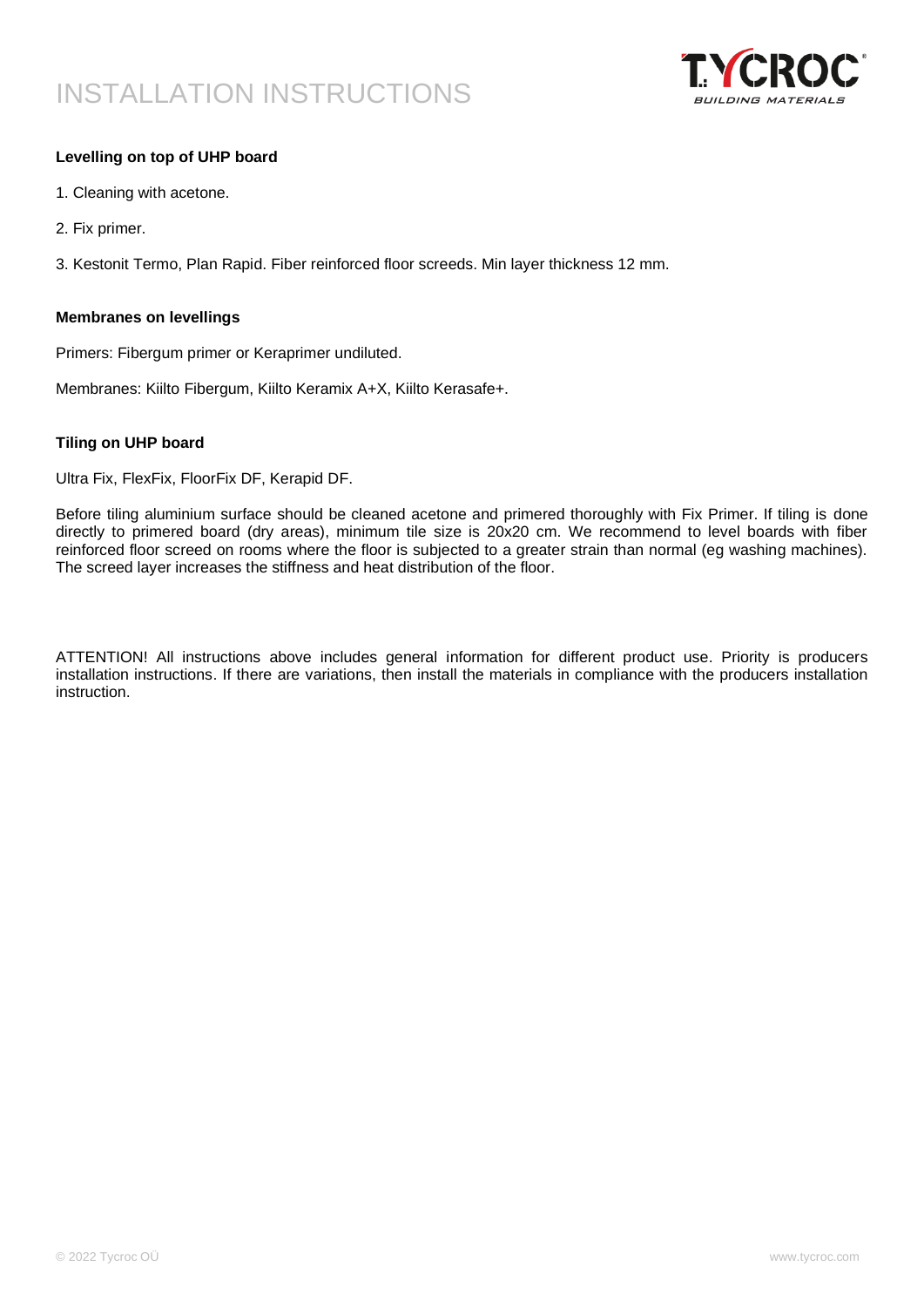



### TYCROC UHP05 TECHNICAL DIMENSIONS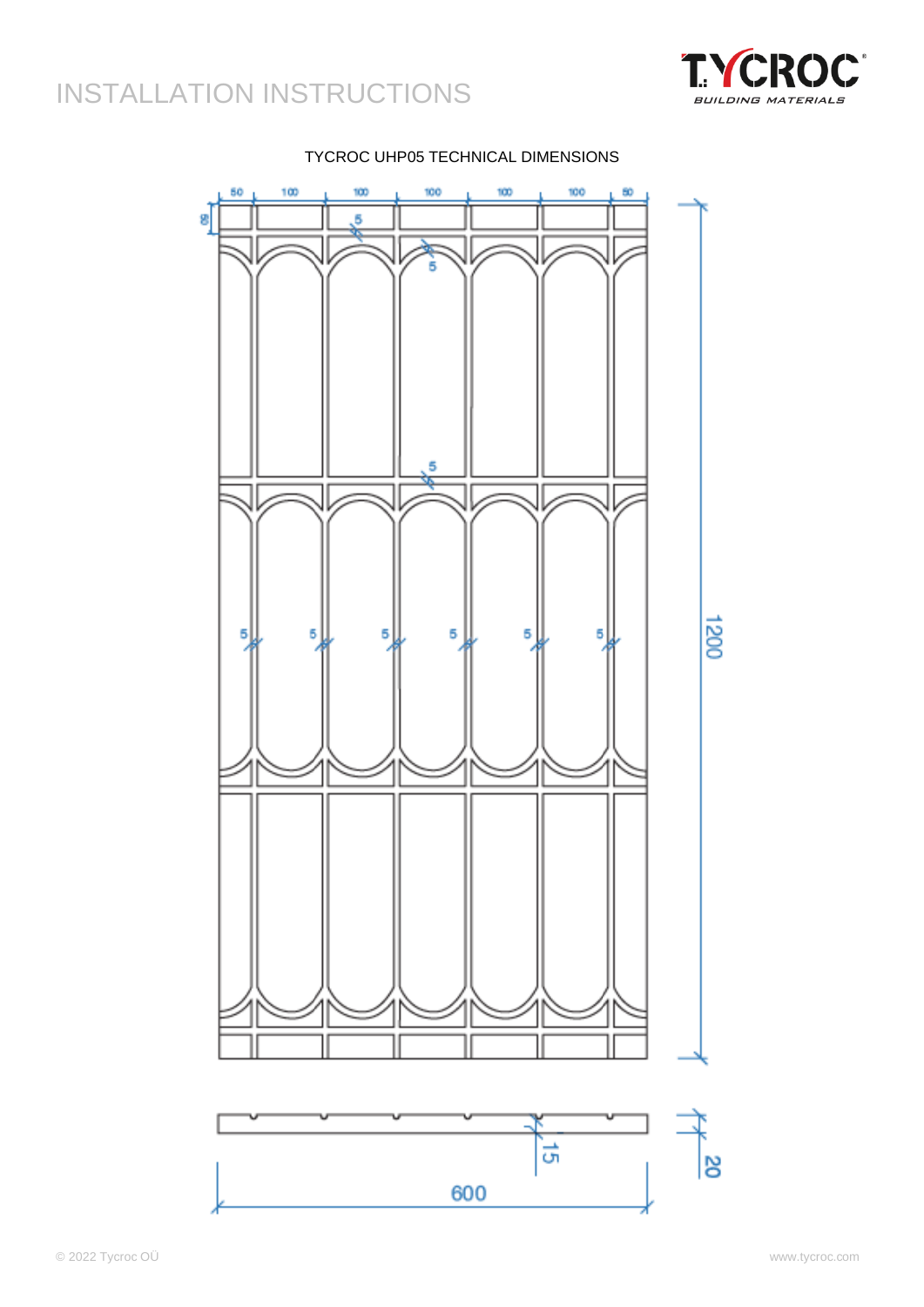

### TYCROC UHP016 TECHNICAL DIMENSIONS